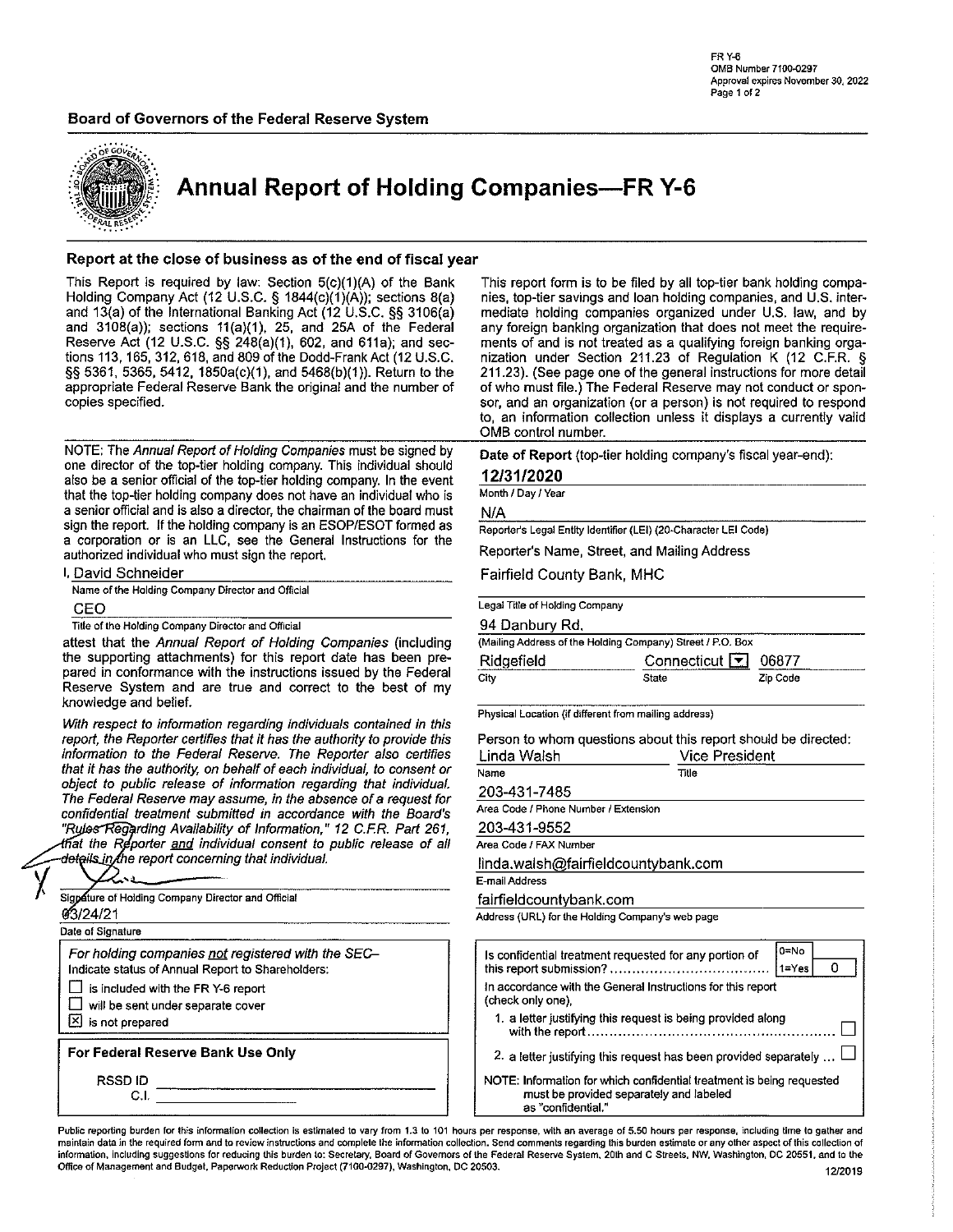# FR Y-6

# Item 1- Annual Report to Shareholders

Fairfield County Bank, MHC

94 Danbury Rd.

Ridgefield, CT 06877

Fiscal Year Ending December 31, 2020

Fairfield County Bank, MHC is a non-stock mutual holding corporation and does not prepare an annual report for shareholders.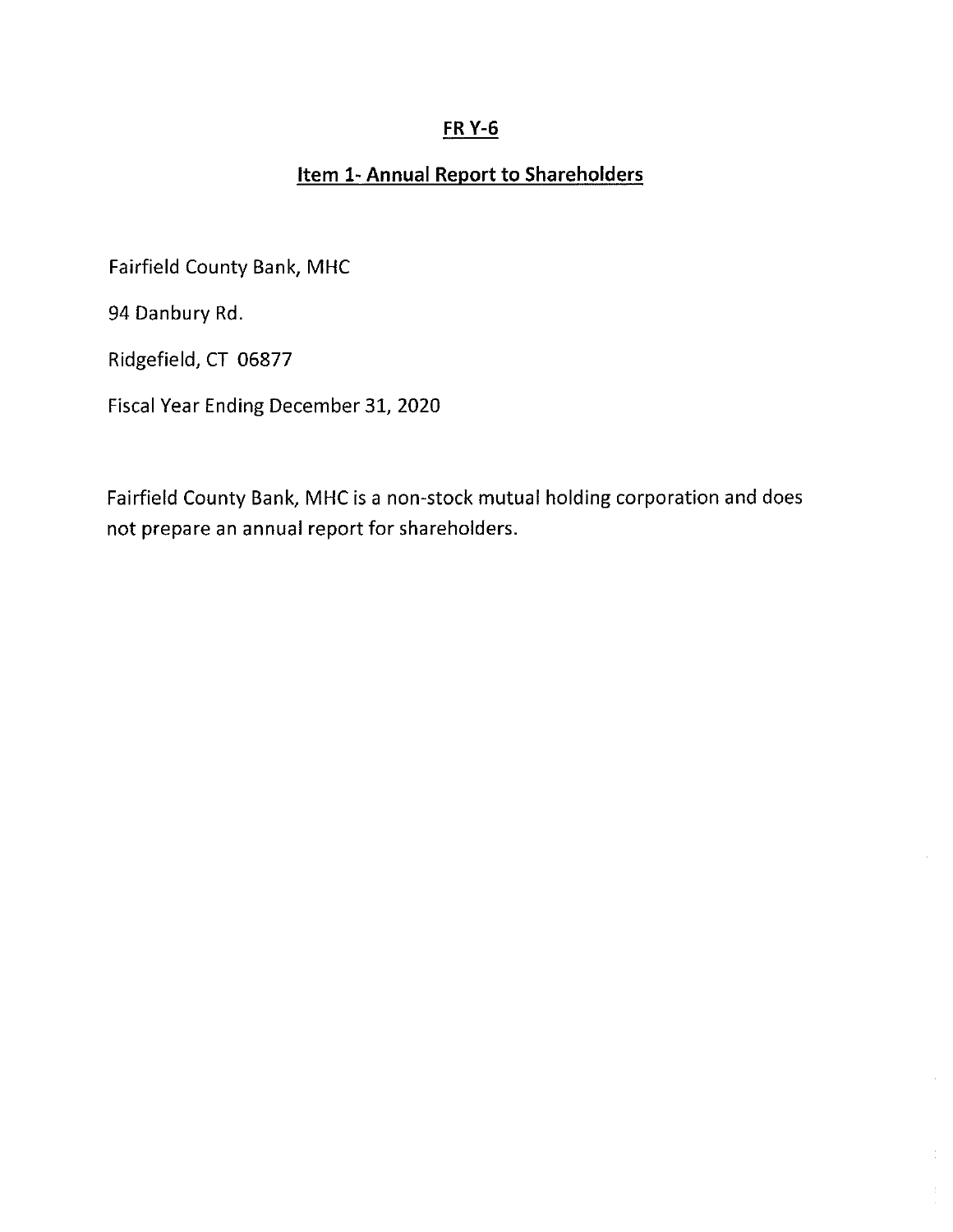## FR Y-6 Item 2.a Organization Chart

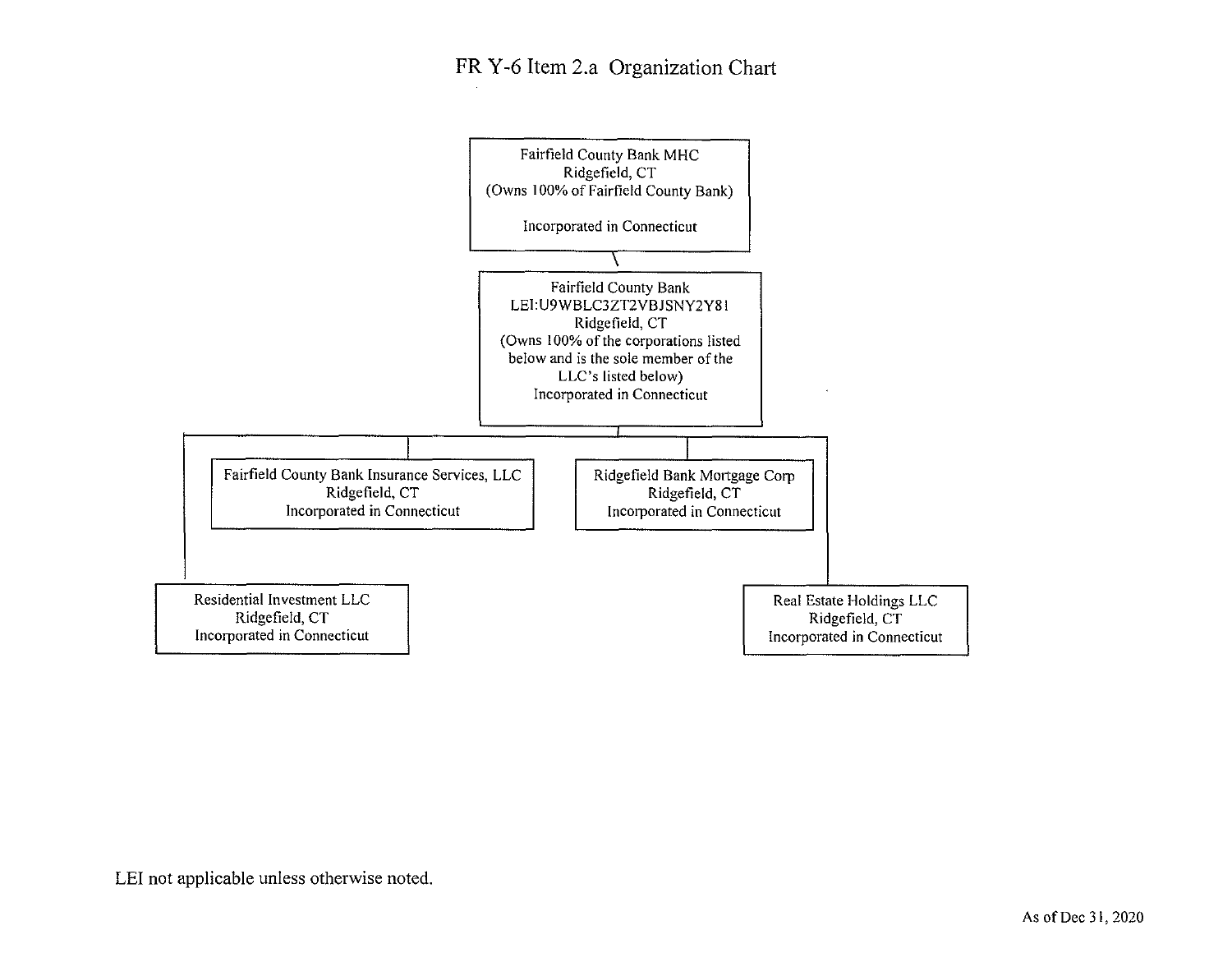Results: A list of branches for your depository institution: FAIRFIELD COUNTY BANK (ID\_RSSD: 882701). This depository institution is held by FAIRFIELD COUNTY BANK, MHC (3824373) of RIDGEFIELD, CT. The data are as of 12/31/2020. Data reflects information that was received and processed through 01/05/2021.

Change: If the branch information is incorrect or incomplete, revise the data, enter'Change' in the Data Action column and the date when this information first became valid in the Effective Date column. Close: If a branch listed was sold or closed, enter'Close' in the Data Action column and the sale or closure date in the Effective Date column. Delete: If a branch listed was never owned by this depository institution, enter'Delete' in the Data Action column. Add: If a reportable branch is missing, insert a row, add the branch data, and enter'Add' in the Data Action column and the opening or acquisition date in the Effective Date column.

### Reconciliation and Verification Steps

1. In the Data Action column of each branch row, enter one or more of the actions specified below

2. If required, enter the date in the Effective Date column

### **Actions**

OK: If the branch information is correct, enter'OK' in the Data Action column.

If printing this list, you may need to adjust your page setup in MS Excel. Try using landscape orientation, page scaling, and/or legal sized paper.

### Submission Procedure

 $\sim$ 

When you are finished, send a saved copy to your FRB contact. See the detailed instructions on this site for more information. If you are e-mailing this to your FRB contact, put your institution name, city and state in the subject line of the e-mail.

#### Note:

To satisfy the FR Y-10 reporting requirements, you must also submit FR Y-10 Domestic Branch Schedules for each branch with a Data Action of Change, Close, Delete, or Add. The FR Y-10 report may be submitted in a hardcopy format or via the FR Y-10 Online application - https://y10online.federalreserve.gov.

\* FDIC UNINUM, Office Number, and ID\_RSSD columns are for reference only. Verification of these values is not required.

|      | Data Action Effective Date Branch Service Type | Branch ID_RSSD* Popular Name |                                         | Street Address               | City                 | State | Zip Code | <b>County</b> | <b>Country</b>                         | <b>FDIC UNINUM*</b> | Office Number* Head Office |                              | Head Office ID_RSSD* | <b>Comments</b> |
|------|------------------------------------------------|------------------------------|-----------------------------------------|------------------------------|----------------------|-------|----------|---------------|----------------------------------------|---------------------|----------------------------|------------------------------|----------------------|-----------------|
| lОK  | Full Service (Head Office)                     |                              | 882701 FAIRFIELD COUNTY BANK            | 150 DANBURY ROAD             | RIDGEFIELD           | ানে   | 06877    |               | FAIRFIELD UNITED STATES Not Required   |                     | Not Required               | FAIRFIELD COUNTY BANK        | 882701               |                 |
| lок  | Full Service                                   |                              | 4496629 BRIDGEPORT BRANCH               | 1089 MADISON AVENUE          | <b>BRIDGEPORT</b> CT |       | 06606    |               | FAIRFIELD UNITED STATES Not Required   |                     | Not Required               | FAIRFIELD COUNTY BANK        | 882701               |                 |
| iок  | Full Service                                   |                              | 4496610 FEDERAL ROAD BRANCH             | 114 FEDERAL ROAD             | <b>DANBURY</b>       |       | 06811    |               | FAIRFIELD UNITED STATES Not Required   |                     | Not Required               | <b>FAIRFIELD COUNTY BANK</b> | 882701               |                 |
| loĸ  | Full Service                                   |                              | 2942841 DARIEN BRANCH                   | 714 POST ROAD                | <b>DARIEN</b>        |       | 06820    |               | FAIRFIELD UNITED STATES Not Required   |                     | Mot Required               | FAIRFIELD COUNTY BANK        | 882701               |                 |
| Ιοκ  | <b>Full Service</b>                            |                              | 3206728 FAIRFIELD BRANCH                | 2000 POST ROAD               | <b>FAIRFIELD</b>     |       | 06824    |               | FAIRFIELD UNITED STATES Not Required   |                     | Not Required               | <b>FAIRFIELD COUNTY BANK</b> | 882701               |                 |
| lok  | Full Service                                   |                              | 4496665 TUNXIS HILL ROAD BRANCH         | 255 TUNXIS HILL ROAD         | <b>FAIRFIELD</b>     |       | 06825    |               | FAIRFIELD UNITED STATES Not Required   |                     | Not Required               | FAIRFIELD COUNTY BANK        | 882701               |                 |
| loĸ  | Full Service                                   |                              | 107208 BROAD RIVER BRANCH               | 121 NEW CANAAN AVENUE        | <b>NORWALK</b>       |       | 06850    |               | FAIRFIELD UNITED STATES Not Required   |                     | Not Required               | <b>FAIRFIELD COUNTY BANK</b> | 882701               |                 |
| loĸ  | Full Service                                   |                              | 447409 CRANBURY BRANCH                  | <b>26 CHESTNUT HILL ROAD</b> | INORWALK             |       | 06851    |               | FAIRFIELD UNITED STATES Not Required   |                     | Not Reauired               | <b>FAIRFIELD COUNTY BANK</b> | 882701               |                 |
| lok. | Full Service :                                 |                              | 227405 WALL STREET BRANCH               | 169 WALL STREET              | NORWALK              |       | 06850    |               | FAIRFIELD UNITED STATES Not Required   |                     | <b>Not Required</b>        | <b>FAIRFIELD COUNTY BANK</b> | 882701               |                 |
| lOK. | Limited Service                                |                              | 1745018 GOVERNOR STREET DRIVE UP BRANCH | <b>3 GOVERNOR STREET</b>     | RIDGEFIELD           | lct   | 06877    |               | FAIRFIELD UNITED STATES Not Required   |                     | 'Not Required              | FAIRFIELD COUNTY BANK        | 882701               |                 |
| Ιοκ  | Full Service                                   |                              | 1864665 MAIN STREET BRANCH              | 374 MAIN STREET              | RIDGEFIELD           | lCT   | 06877    |               | FAIRFIELD JUNITED STATES Not Required  |                     | Not Required               | <b>FAIRFIELD COUNTY BANK</b> | 882701               |                 |
| lor  | Full Service                                   |                              | 105101 ROWAYTON BRANCH                  | 2 MCKINLEY STREET            | ROWAYTON ICT         |       | 06853    |               | FAIRFIELD UNITED STATES Not Required   |                     | <b>Not Required</b>        | FAIRFIELD COUNTY BANK        | 882701               |                 |
| lok  | Full Service                                   |                              | 4496638 STAMFORD BRANCH                 | <b>850 EAST MAIN STREET</b>  | <b>STAMFORD</b>      |       | 06902    |               | FAIRFIELD UNITED STATES Not Required   |                     | Not Required               | <b>FAIRFIELD COUNTY BANK</b> | 882701               |                 |
| lок  | <b>Full Service</b>                            |                              | 4496656 WESTON BRANCH                   | <b>190 WESTON ROAD</b>       | <b>WESTON</b>        |       | 06883    |               | FAIRFIELD UNITED STATES Not Required   |                     | Not Required               | FAIRFIELD COUNTY BANK        | 882701               |                 |
| lок. | Full Service                                   |                              | 4105341 COMPO ROAD SOUTH BRANCH         | 20 COMPO ROAD SOUTH          | WESTPORT             | ICT   | 06880    |               | FAIRFIELD UNITED STATES Not Required   |                     | Not Required               | FAIRFIELD COUNTY BANK        | 882701               |                 |
| ОK   | Full Service                                   |                              | 2426882 GEORGETOWN BRANCH               | 1941 DANBURY ROAD            | WILTON               |       | 06897    |               | FAIRFIELD UNITED STATES Not Required   |                     | Not Required               | <b>FAIRFIELD COUNTY BANK</b> | 882701               |                 |
| OK.  | Full Service                                   |                              | 2654975 WILTON BRANCH                   | 190 OLD RIDGEFIELD ROAD      | <b>WILTON</b>        |       | 06897    |               | FAIRFIELD JUNITED STATES TNot Required |                     | Not Required               | FAIRFIELD COUNTY BANK        | 882701               |                 |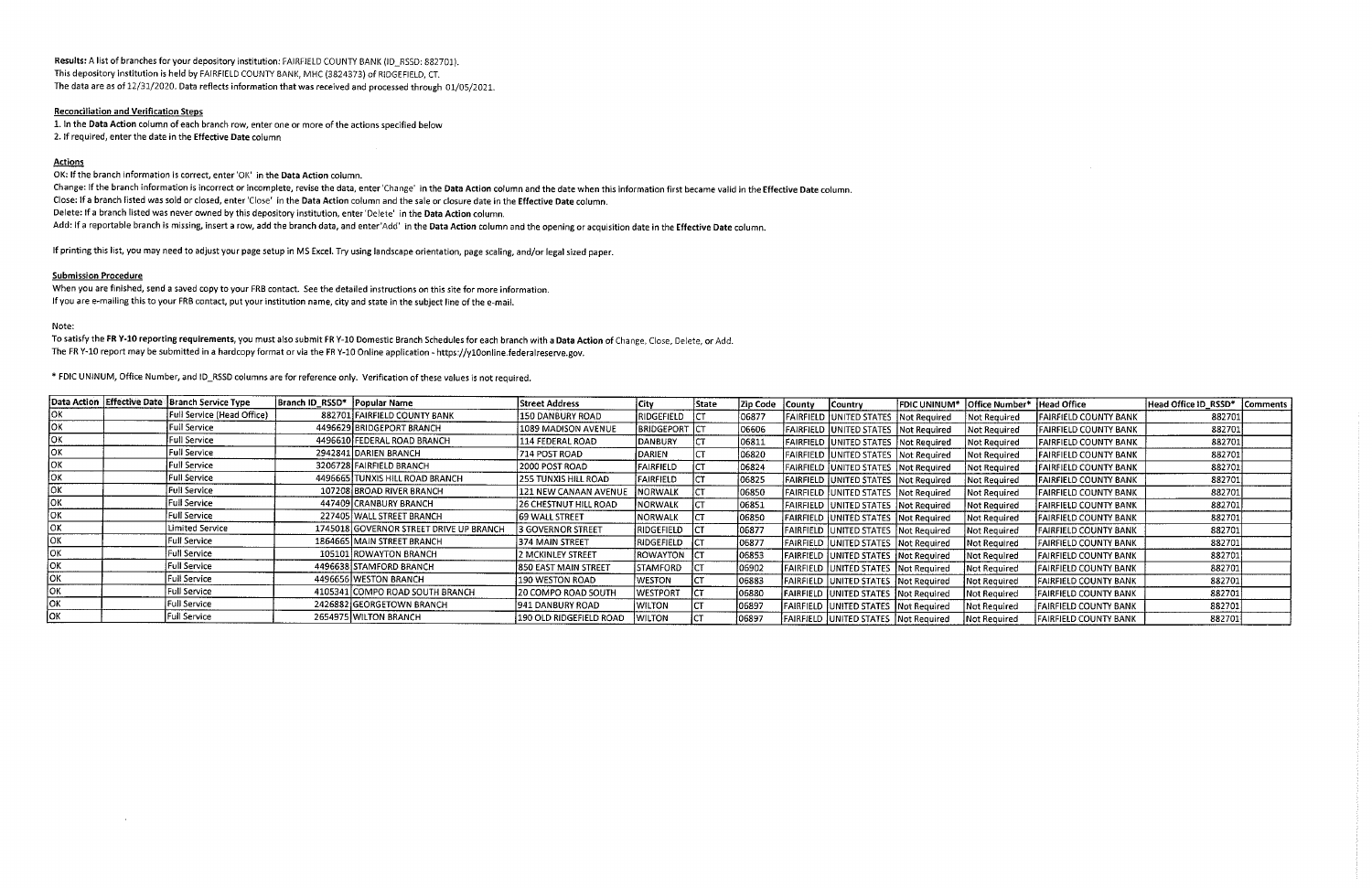## FR Y-6

## Item 3- Securities Holders

Fairfield County Bank, MHC

94 Danbury Rd.

Ridgefield, CT 06877

Fiscal Year Ending December 31, 2020

Fairfield County Bank, MHC is a non-stock mutual holding corporation.